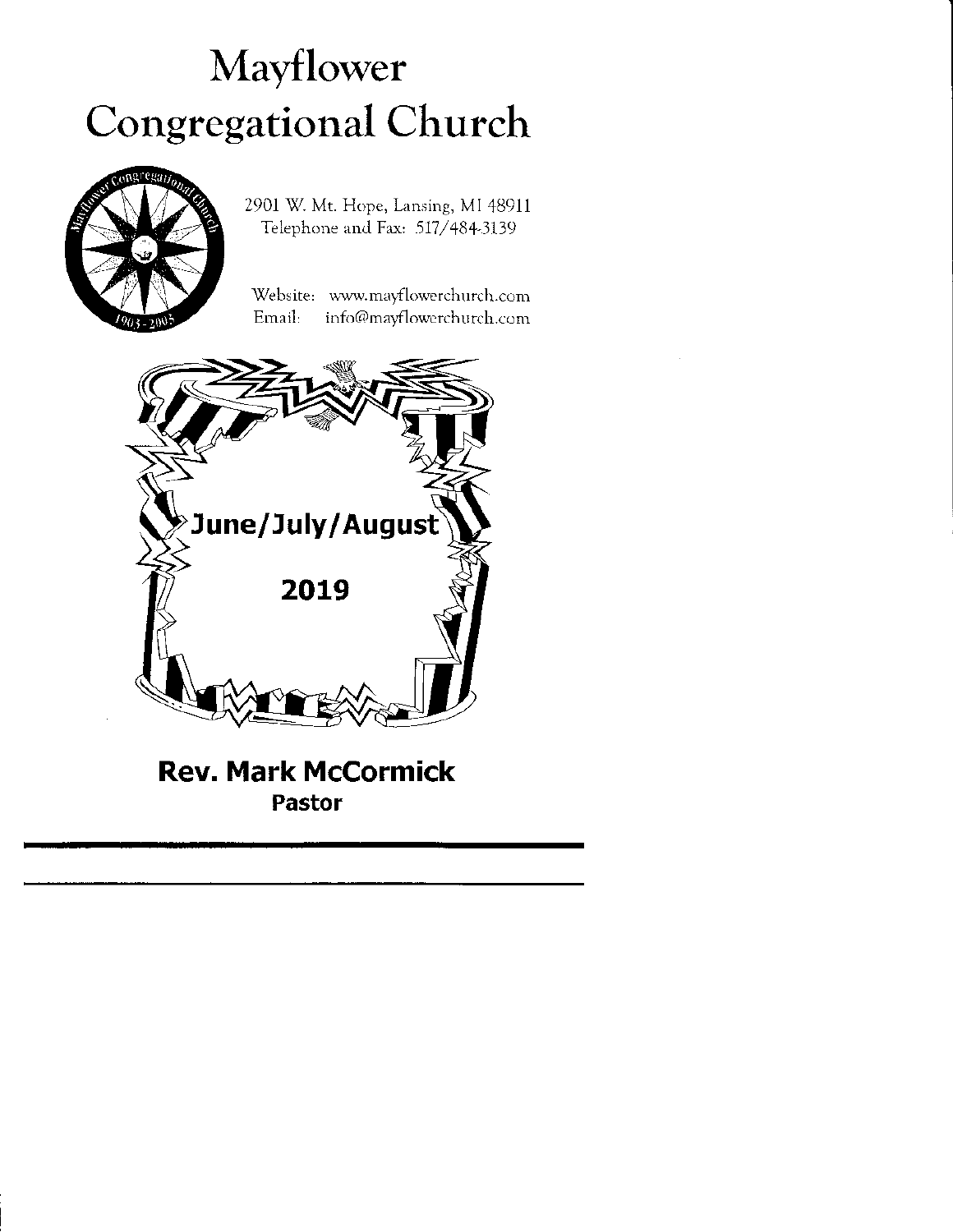

## It's happening ot Mayflower in June, July ond August

**JUNE** 

- 612 Trustees Noon
- 619 Prudential Council Noon
- 6/19 Fathers'Day
- 6/3O Advent House Lunches

JULY

- 717 Communion
- 7/28 Trustees Noon

AU6UST

- 814 Prudential Council Noon
- 8/15 Deadline for Sept. Mayflower Notes

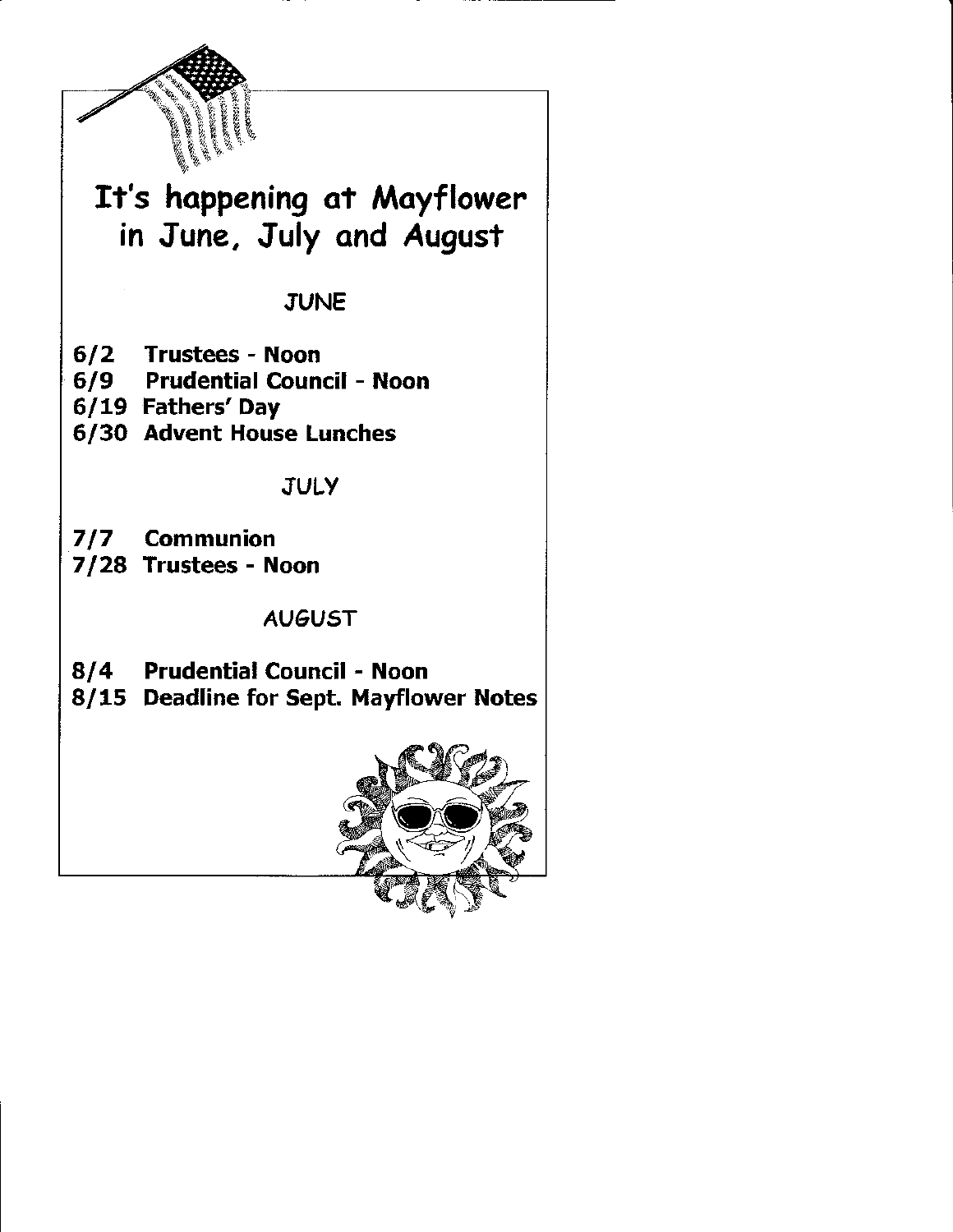#### Pastor Mark's Musings

I want to thank everyone who responded to last month's newsletter article. I was heartened to see how many are reading the articles and gave thoughtful response. Thank you.

As your pastor and spiritual leader, I am always trying to strike a balance between things which might expand and grow our ministry here at Mayflower. and to respect time-honored traditions which have served the congregation well. The problem comes when the same people are asked to help carry additional workloads. This problem was even addressed by Jesus himself when he noted that the "the fields are white unto harvest, but the workers are few." This is not only a principle of the church, but a principle in life. A good example of this problem is communicated regularly to me by my great friend Dan, who founded and operates the tour company in Seattle where I worked for many years. Last year, the company forfeited about \$250,000 dollars of additional business because there were simply not enough tour guides to conduct all the potential and available business. There were enough vehicles, office support, and dispatchers. But you cannot conduct a tour without a tour guide. Some scheduled tours with ample reservations simply had to be cancelled.

While that same problem also exists in any church, we are not to despair. In our neighborhood, we do not have significant numbers of young families with children looking for a place which offers religious instruction and nurture for their family. Our church has remained in the same neighborhood for 60 years. A lot has changed. Our target audience should reflect the demographics of our neighborhood which is much older than it once was. But we still have a vibrant opportunity to minister to our dramatically changed neighborhood.

Those who are heavily involved in music, Saturday Suppers and Thrift Sales are going to take a much-needed, well-deserved break for the summer. But your pastor and leadership will be working hard to contemplate how we might enter the Fall with some new and innovative ideas for growth and nurture. In the meantime, it has been a wonderful and exciting church year with much to be grateful for in so many ways. And I want to say thank you to every one of our Mayflower family who attend, help out in any way, and who give sacrificially. We are blessed! Thanks be to God!



Pastor Mark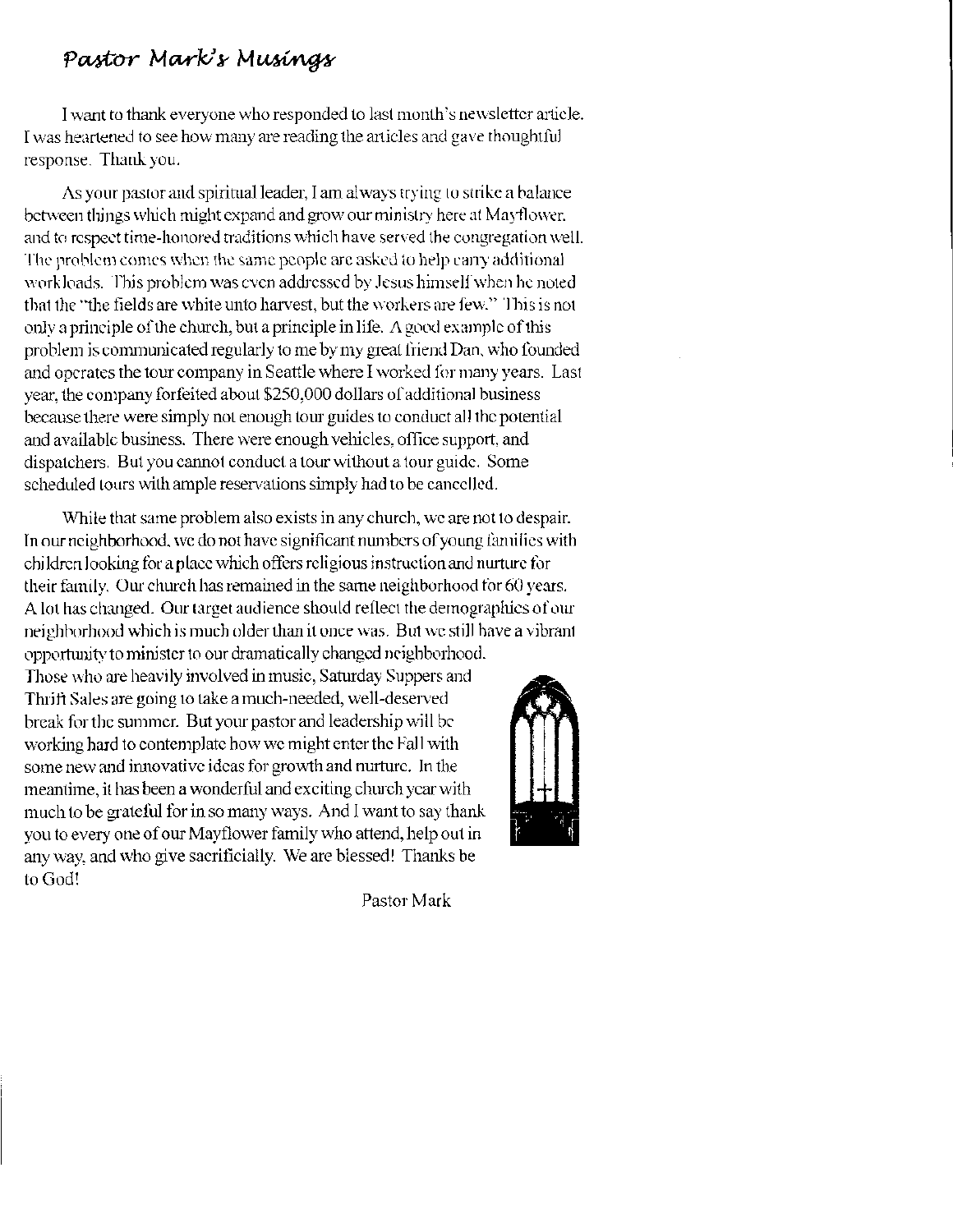#### **Music Notes from Barb Fuller**

Maltbie D. Babcock (1858-1901) was known as a fine Presbyterian minister as well as a skilled athlete who particularly enjoyed nature and early morning walks. When he left to go on these walks, he could be heard to say, "I'm going out to see my Father's world." As an accomplished musician, Dr. Babcock wrote the hymn "This Is My Father's World." I find it fascinating that a hymn written over a hundred years ago can be a modern day reminder of what we may lose if we are reckless and cavalier toward our precious environment.

This is my Father's world, and to my list'ning ears all nature sings, and round me rings the music of the spheres. This is my Father's world! I rest me in the thought of rocks and trees, of skies and seas-His hand the wonders wrought.

This is my Father's world—the birds their carols raise; the morning light, the lily white, declare their Maker's praise. This is my Father's world! He shines in all that's fair; in the rustling grass I hear Him pass-He speaks to me ev'rywhere.

This is my Father's world-O let me ne'er forget that tho the wrong seems oft so strong God is the Ruler yet. This is my Father's world! The battle is not done; Jesus who died shall be satisfied, and earth and heav'n be one.

After the brutal winter as well as the wet and chilly spring, we have recently experienced it is time to appreciate the sounds, sights, and smells of summer that God has provided us with. Let us not forget that these are truly gifts we cannot afford to squander. Let us be able to pass along this lovely hymn as well as "the music of the spheres" to future generations. "...the earth is full of His unfailing love."

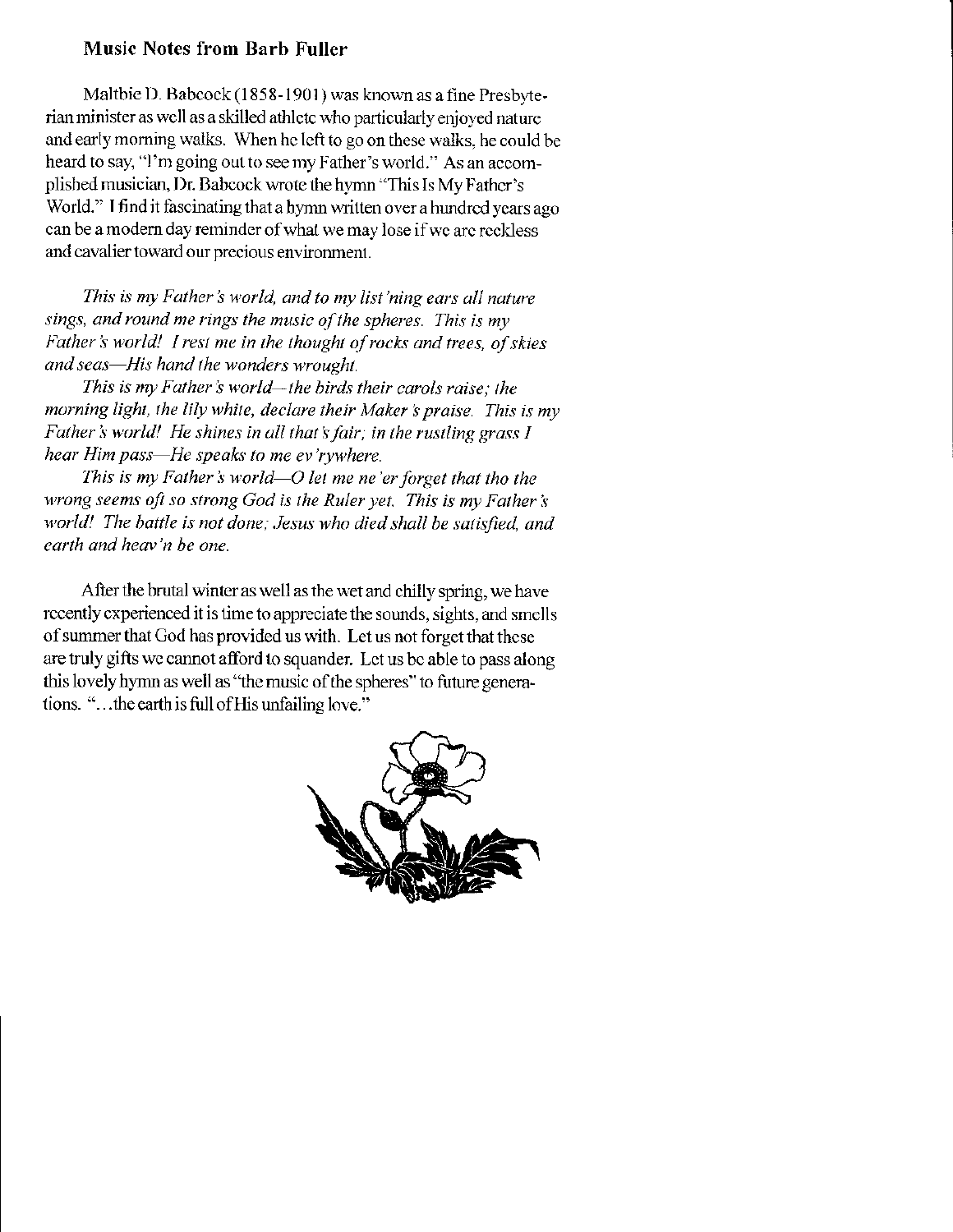#### **Some Tiny Love Stories to Make You Smile**

Today, my 75-year-old grandpa, who has been blind from cataracts for almost 15 years, said to me, "Your grandma is just the most beautiful thing, isn't she?" I paused for a second and said, "Yes, she is. I bet you miss seeing that beauty on a daily basis." "Sweety," my grandpa said, "I still see her beauty every day. In fact, I see it more now than I used to when we were young."

#### \*\*\*\*\*\* \*\*

Today, I walked my daughter down the aisle. Ten years ago I pulled a 14-year-old boy out of his mom's fire-engulfed SUV after a serious accident. Doctors initially said he would never walk again. My daughter came with me several times to visit him at the hospital. Then she started going on her own. Today, seeing him defy the odds and smile widely, standing on his own two feet at the altar as he placed a ring on my daughter's finger.

#### \*\*\*\*\*\* \*\*

Today, I walked up to the door of my office (1'm a florist) at 7AM to find a uniformed Army soldier standing out front waiting. He was on his way to the airport to go to Afghanistan for a year. He said, "I usually bring home a bouquet of flowers for my wife every Friday and I don't want to let her down when I'm away." He then placed an order for 52 Friday afternoon deliveries of flowers to his wife's office and asked me to schedule one for each week until he returns. I gave him a 50% discount because it made my day to see something so sweet.

#### \*\*\*\*\*\* \*\*

Today, I operated on a little girl. She needed O blood. We didn't have any, but her twin brother has O blood. J explained to him that it was a matter of life and death. He sat quietly for a moment, and then said goodbye to his parents. I didn't think anything of it until after we took his blood and he asked, "So, when will I die?" He thought he was giving his life for hers. Thankfully, they'll both be fine.

Taken from the website "Makes Me Think"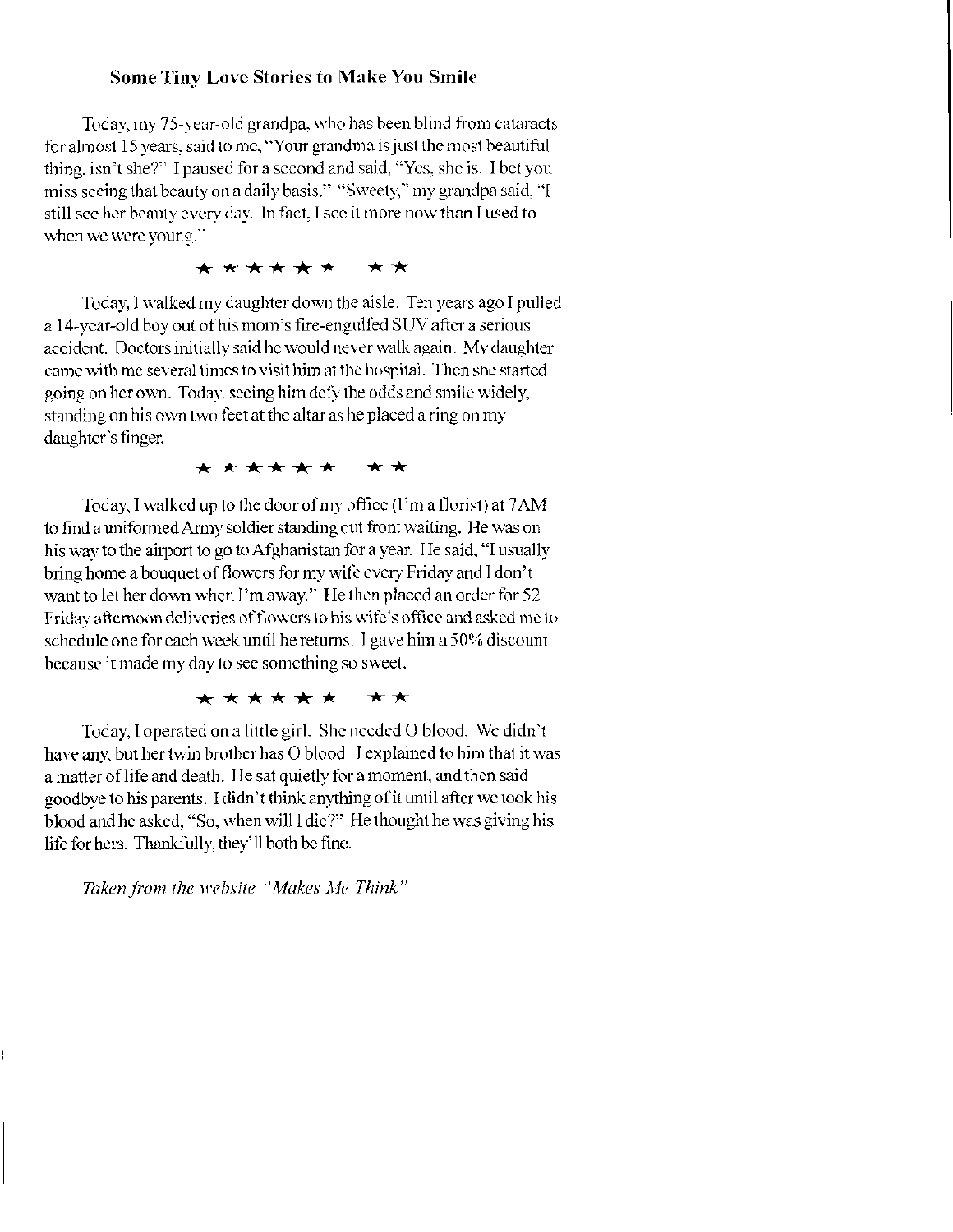

#### From Lay Leader Sue Mott

I'm rclaxing this week after several busy weeks of activity at church. It is remarkable to me just what has been accomplished recently. Right after the April Second Saturday Supper, we started Holy Week with two extra services AND a successful Easter Egg Hunt, not to mention a beautiful Easter celebration. Then a week later the social hall was full of all sorts of treasures to be organized for our infamous thrift sale. Once that was over and everything was cleared away, it was time for another Second Saturday Supper. All of these activities help to support the livelihood of our church and would not be possible without the volunteer help from many of you. I cannot say thank you often enough to express how much your efforts are appreciated and noticed. And there are so many other ways people give of their time and energy to keep our church running smoothly. You all know who you are. So, again I sav "THANKYOU."



#### Thrift Sale

Thanks to all who donated items for the thrift salc and/or worked in setting up, selling, and cleaning up! The proceeds of \$2300 will go to the church's general fund. The next sale will likely be in late October or early November, so start saving up your items NOW! A good way to do it is to have a box or bag in a closet or a corner of your basement or garage, and as you see things you don't need or want any more, put them there. Then you'll be ahead of the game when the time comes!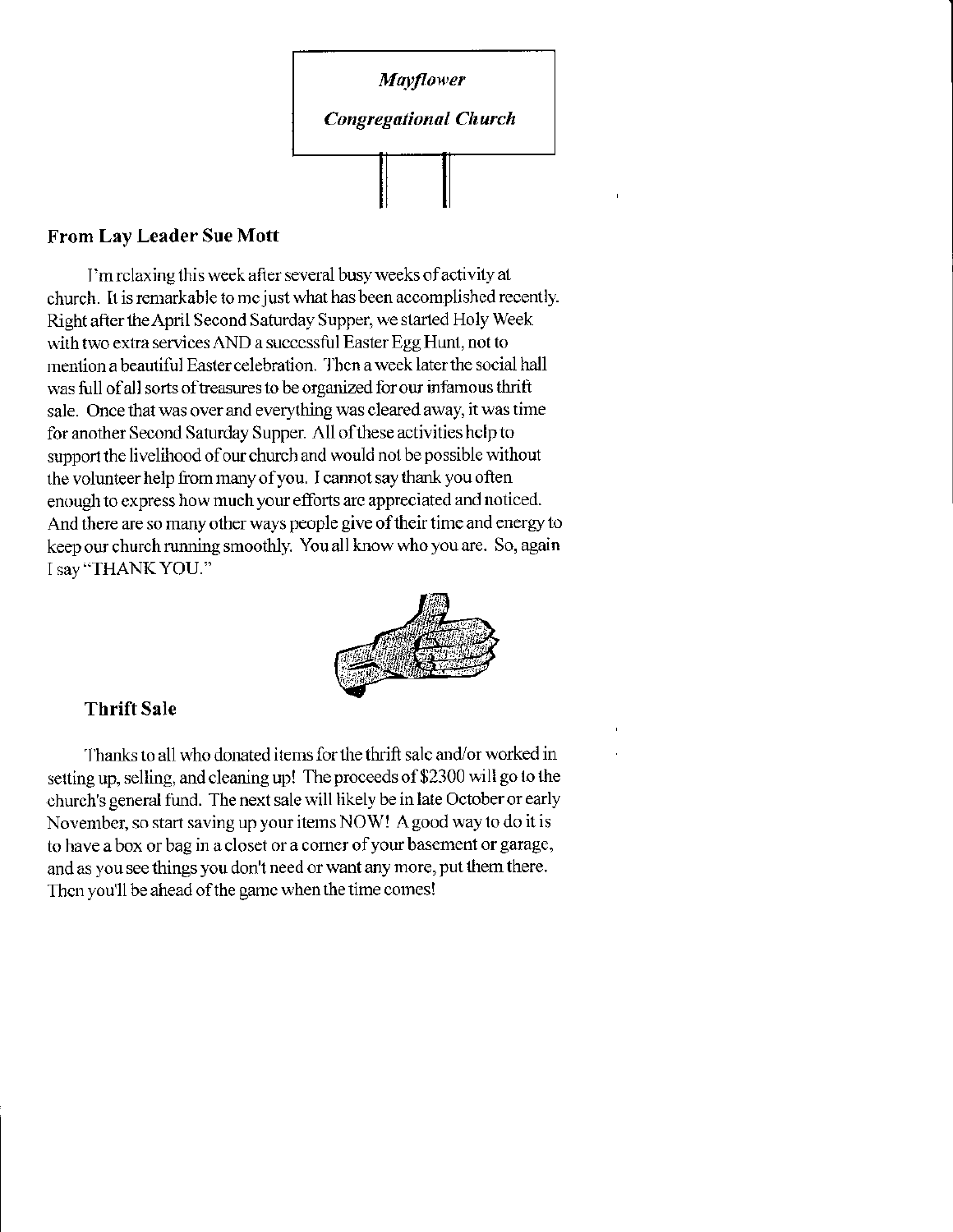#### **Lugnuts Game**

It's time to start thinking about our annual Lugnuts outing. It is tentatively scheduled for August 24. We will again be in the Clubhouse; however, this year all-you-can-cat food is included in the ticket price. The price will be \$37 per person (if we have a group of 20 or more).

Money will be due in the church office no later than Sunday, July 14.

There will once again be fireworks that night. We hope to have another good group attending.

More information will follow. If you have questions, call Roger Kennedy at 646-8861.

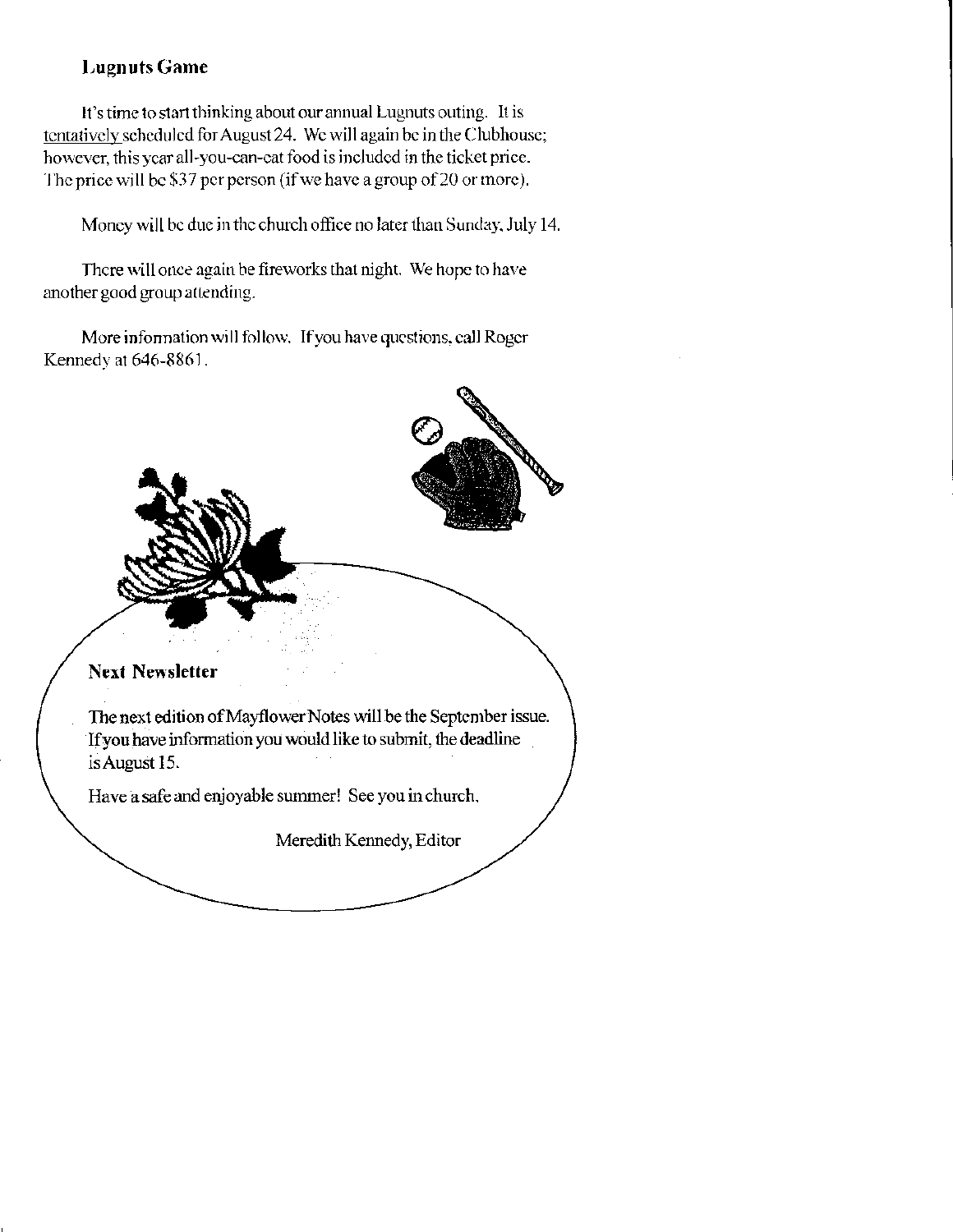#### All the Difference in the World

Every Sunday morning I take a light jog around a park near my home. There's a lake located in one corner of the park. Each time I jog by this lake. I see the same elderly woman sitting at the water's edge with a small metal cage sitting beside her.

This past Sunday my curiosity got the best of me, so I stopped jogging and walked over to her. As I got closer, I realized that the metal cage was in fact a small trap. There were three turtles, unharmed, slowly walking around the base of the trap. She had a fourth turtle in her lap that she was carefully scrubbing with a spongy brush.

"Hello," I said. "I see you here every Sunday morning. If you don't mind my nosiness, I'd love to know what you're doing with these turtles."

She smiled. "I'm cleaning off their shells," she replied. "Anything on a turtle's shell, like algae or scum, reduces the turtle's ability to absorb heat and impedes its ability to swim. It can also corrode and weaken the shell over time."

"Wow! That's really nice of you!" I exclaimed.

She went on: "I spend a couple of hours each Sunday morning, relaxing by this lake and helping these little guys out. It's my own strange way of making a difference."

"But don't most freshwater turtles live their whole lives with algae and scum hanging from their shells?" I asked.

"Yep, sadly, they do," she replied.

I scratched my head. "Well then, don't you think your time could be better spent? I mean. I think your efforts are kind and all, but there are fresh water turtles living in lakes all around the world. And 99% of these turtles don't have kind people like you to help them clean off their shells. So, no offense... but how exactly are your localized efforts here truly making a difference?"

The woman giggled aloud. She then looked down at the turtle in her lap, scrubbed off the last piece of algae from its shell, and said, "Sweetie, if this little guy could talk, he'd tell you I just made all the difference in the world."

The moral: You can change the world – maybe not all at once, but one person, one animal, and one good deed at a time. Wake up every morning and pretend like what you do makes a difference.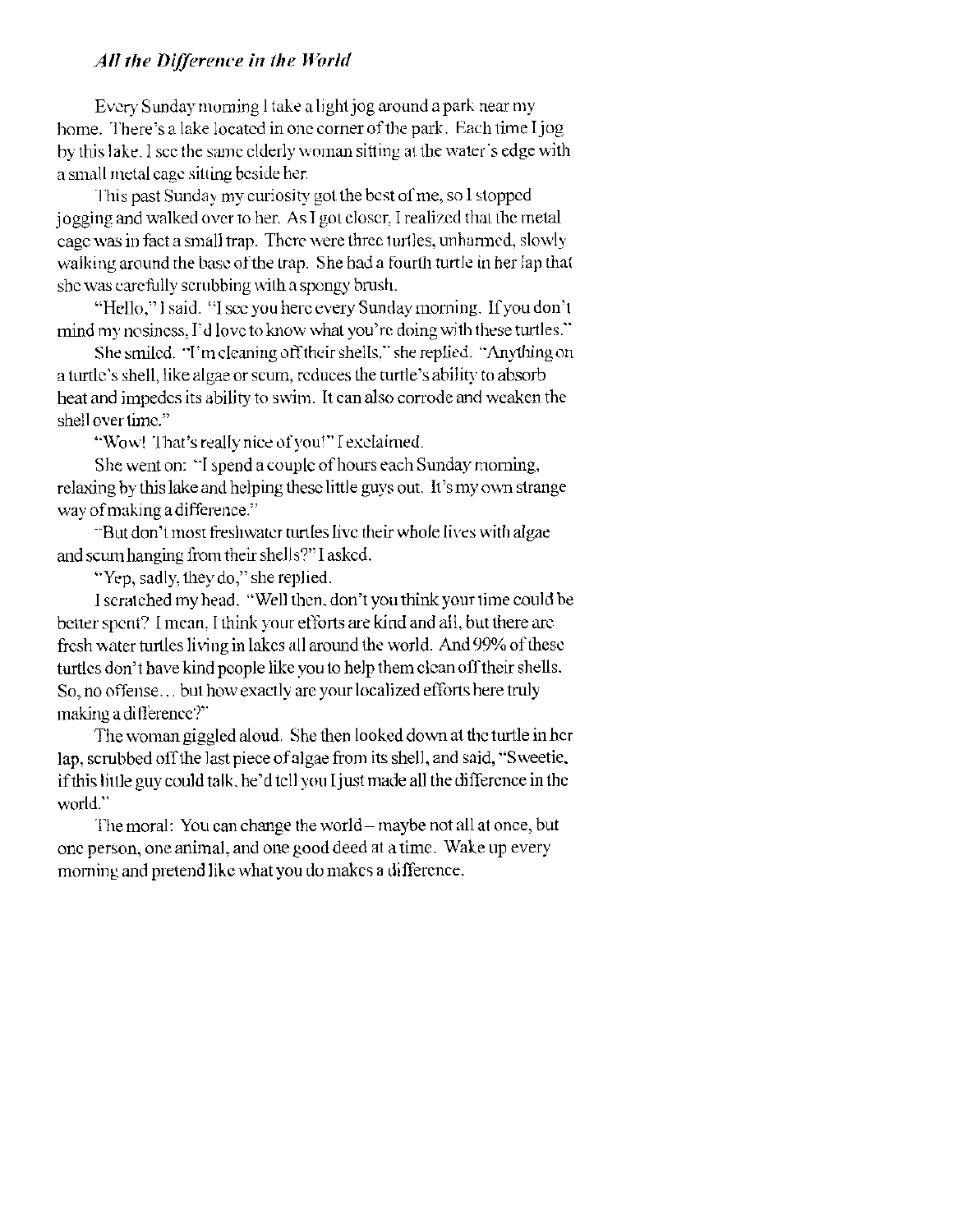# June/ July/ August

## BIRTHDAYS

- 6/6 Terry Tisdale
- 6/9 Bev Miller
- 7/1 Mary Robison
- 7/5 Lawrence Kimble
- 7/6 Tom Rich
- 7/9 Sue Mott
- 7/10 Ruth Pasch
- 7/21 Lillian Swaid
- 7/24 Isaiah Neveu
- 7/29 Dick Williams
- 7/30 Barbara Rich
- 8/6 Marjorie Cook
- 8/6 Logan Neveu
- 8/9 Ruth Berry
- 8/9 Kim Finison
- 8/20 Jerry Fuller
- 8/21 Sharon Graham
- 8/30 DeeAnn Mccormick
- 8/31 Jan Fleck



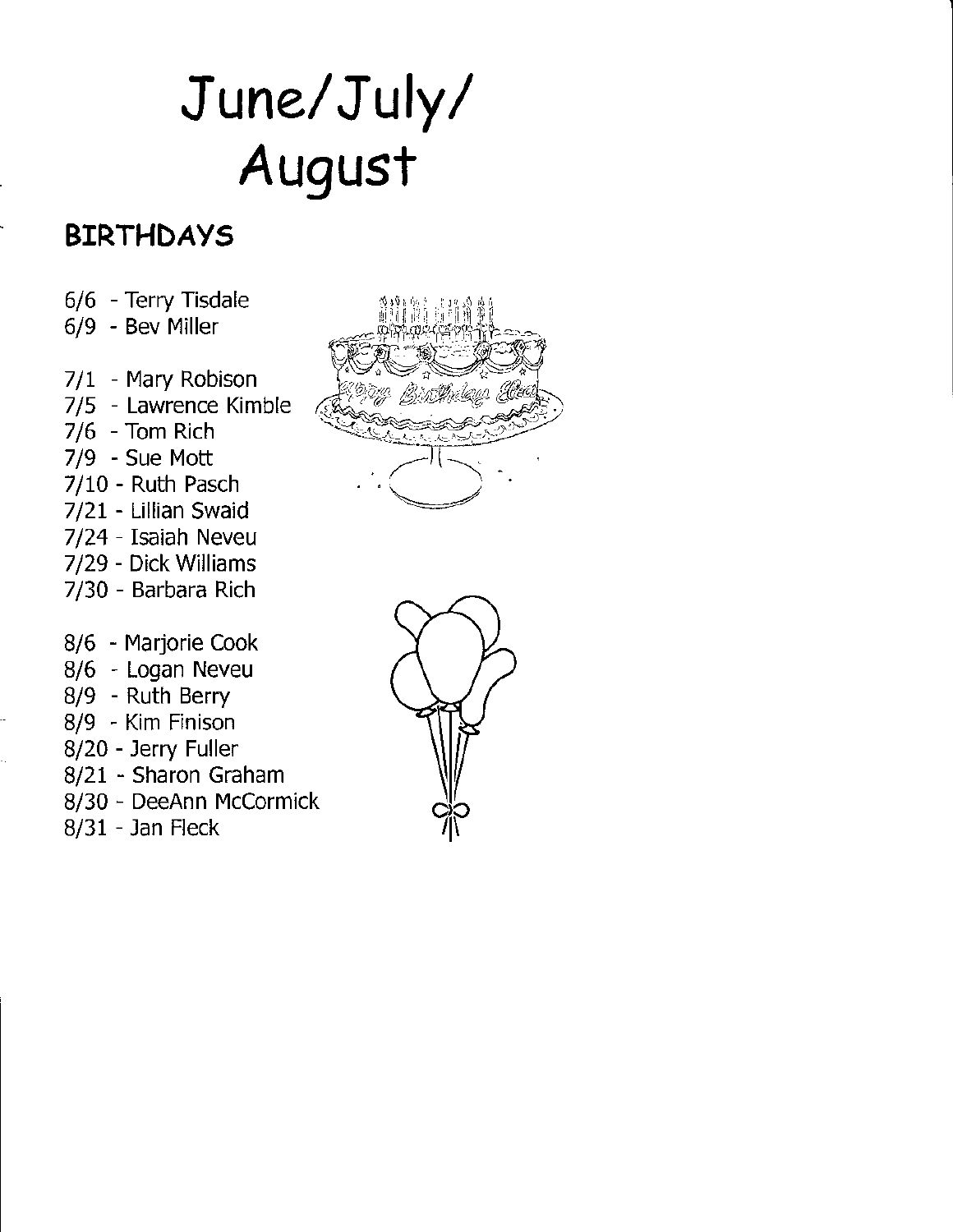#### **Mayflower Financial News**

The May Second Saturday Supper was a well attended but not quite a sell-out, with proceeds of \$752. Enjoy the summer off and thanks for all your hard work at the suppers all year!

The following is a summary of our finances as of April 30:

| Income:<br>Expenses: | \$10,072.24<br>7,373.45<br>\$2,698.79 |
|----------------------|---------------------------------------|
| YTD for Four Months: |                                       |
| Income:              | \$32,182.22                           |
| Expenses:            | 30.358.41                             |
|                      | \$1,823.81                            |
| Fund Balances:       |                                       |
| Checking:            | \$11,491.99                           |
| Savings:             | 46,546.20                             |
| Heat Fund Savings:   | 20,849.36                             |
| Savings CD:          | 22,468.57                             |
|                      | \$101,356.12                          |

A more detailed report is available in the brochure rack near the church office. Throughout the summer, additional financial reports will be available. If you have questions at any time, please ask!

-Linda Wheeler, Treasurer